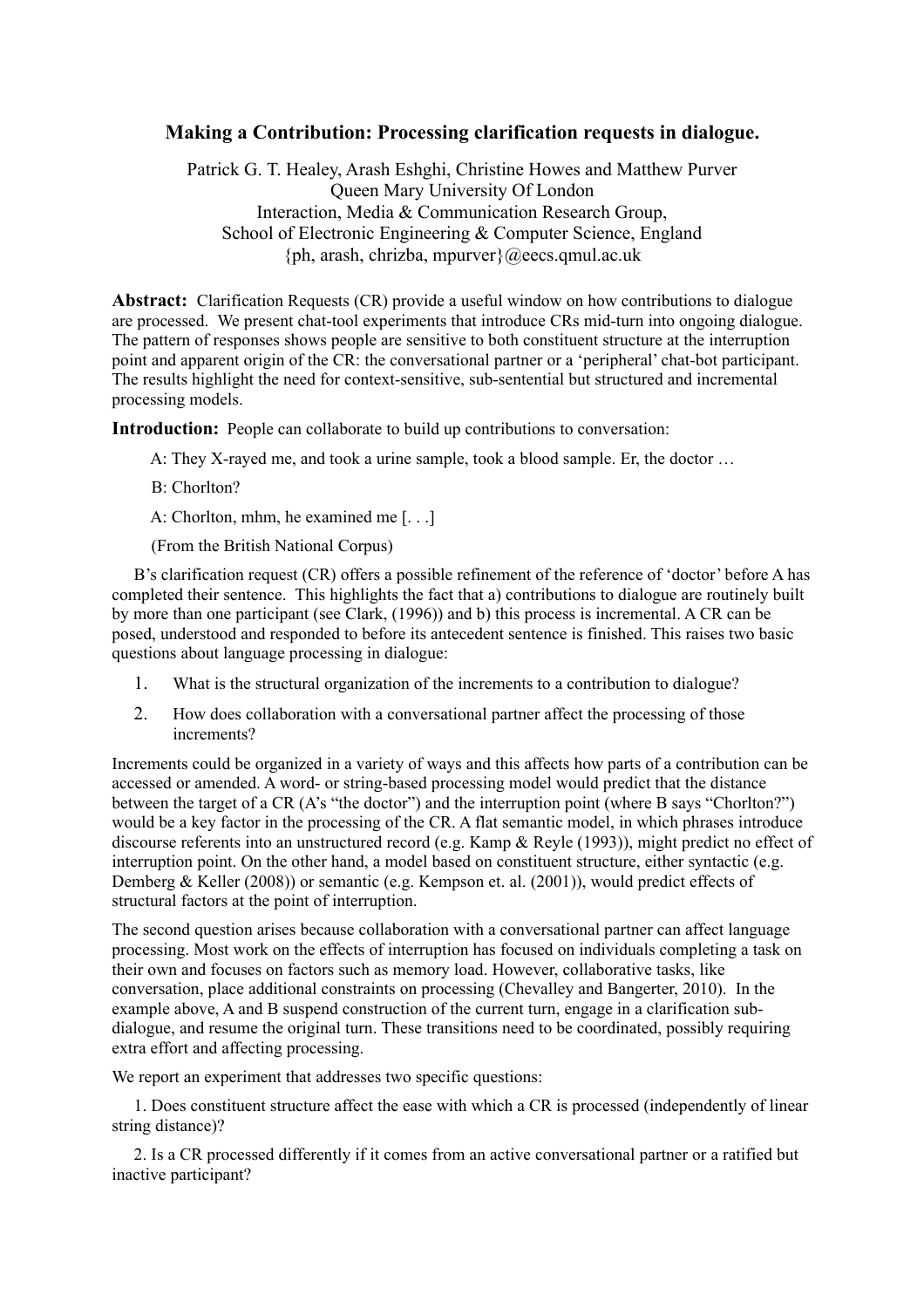## **Method:**

We test these predictions experimentally by introducing artificial probe CRs into live text-based dyadic dialogues. Using a character-by-character version of the DiET chat-tool methodology (Healey et. al. 2003), we track the syntactic structure of turns in real time as they are typed. This enables us to select Noun Phrases (NPs) as potential targets for a CR. We then insert probe CRs – verbatim repeats of the target NP plus a question mark (Reprise Fragments) – into the dialogue. The probe CR interrupts the person typing, who responds (both probe and response are not relayed to the other participant) and then the dialogue resumes.

Two experimental manipulations are used:

- 1. Insertion Point: (Within-subjects) The CR target is always a prior, completed NP. The probe CR is inserted either a) within a subsequent incomplete constituent (e.g. after a determiner) or b) at the end of a subsequent complete constituent (e.g. after a completed NP). Note that the average string distance between target and probe increases a) to b).
- 2. Apparent Origin: (Between-subjects) The probe CR appears to originate either from the actual conversational partner or from a chatbot ('Q-Bot'). In both cases CRs are triggered in exactly the same way, as in 1.

34 pairs of participants carried out 'balloon task' debates using the DiET chat tool. Participants were exposed to an average of 3.7 spoof CRs.

To assess how the CR was processed by the recipient, three dependent measures were used: a) Speed of response onset, to index how easily the response is produced; b) Frequency of CR target reformulation, as a measure of semantic reprocessing; c) Restarts: the extent to which the response repeats *non*-target elements of the interrupted turn in a structure-preserving way, as a measure of the effort needed to deal with the interruption.

### **Results:**

*Response Onset*: Insertion Point has no reliable effect on speed to respond (within constituent 7.0) seconds, between constituents 7.4 seconds ( $F_{(1,262)} = 0.56$ , p = 0.45), but people are quicker to respond to Q-Bot CRs, 6.4 seconds, than ones from their conversational partner, 8.0 seconds ( $F_{(1,262)} = 10.72$ , p  $= 0.00$ 

*Reformulation:* No reliable effect of Insertion Point on likelihood that the response reformulates the target ( $\chi^2_{(2)}$  = 0.59, p=0.80) but the response to the Q-Bot is more likely to reformulate the target fragment, Q-Bot: 53%, Other: 37% ( $\chi^2_{(2)} = 6.67$ , p=0.01).

*Restart:* People are more likely to restart if the CR occurs within-constituent  $(\chi^2_{(1)} = 13.34, p=0.00)$ (Within Constituent: 54%, Between Constituent: 32%) and if the CR appears to come from their conversational partner ( $\chi^2_{(1)}$  =6.89, p=0.01, Q-Bot: 34%, Other: 51%)

### **Concluding Discussions:**

CR Insertion Point does not affect the time taken to respond or the level of semantic processing used to produce the response. This suggests that the difficulty of processing the CR itself is not significantly altered by the structure interrupted by the insertion of the CR. However, the restart data indicates that Insertion Point does affect the effort needed to deal with the interruption and subsequently rejoin the conversation. Specifically, it appears to be more difficult to integrate the CR response into the resumption when the interruption is mid-constituent; despite the fact that CRs are systematically closer to their targets in this case. This provides evidence that structured syntactic/semantic constituents are integral to the organization of contributions and demonstrates the need for sub-sentential but structured, incremental processing (e.g. Kempson et. al. (2001)).

Apparent origin of CR, by contrast, does have significant effects on processing. People respond more quickly and also reformulate more when the question appears to come from the Q-Bot. This suggests that participants attend to the Q-Bot and answer the question. However, because the Q-Bot is not a full participant they do less to integrate their response, in terms of restarts, into the interrupted turn.